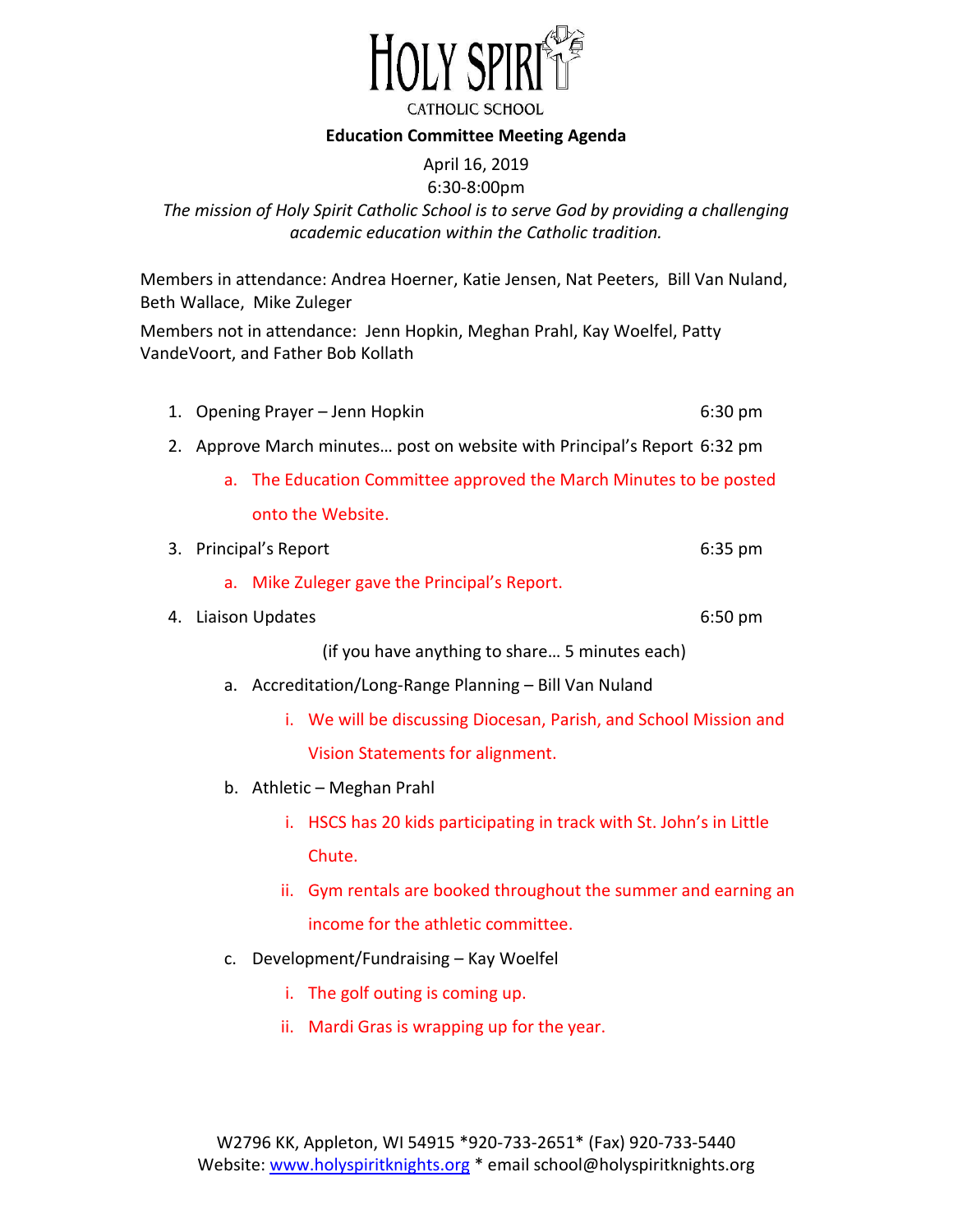

- d. Finance Nat Peeters
	- i. The 2018-2019 budget was "spot on". We are coming in slightly under budget.
	- ii. Now that enrollment is known for next year, the budget is being created.
- e. Home and School Jenn Hopkin
	- i. Bingo was considered a success.
- f. Marketing Beth Wallace
	- i. Spirit Wear is looking at new vendors.
	- ii. The committee is looking at locking down one single logo and one single color of red to move forward with.
	- iii. It was advised that we get yard signs for every existing family and new families for next year as early as possible.
- g. Policy Katie Jensen
	- i. A goal for policy is to look at old policies and get a rotation for the Education Committee to review and approve them every three years.
	- ii. A meeting will be set in the middle of the day in mid-June to tackle policy.
- h. Technology Mike Zuleger
	- i. The switches are being replaced because the warranty is out.
	- ii. The chromebooks and tablets will need to be redistributed to meet the class sizes of the grade level changes for next year.
- 5. Look at Diocese, Parish, School Mission and Vision statements 7:30 pm
	- a. The Education Committee has reviewed HSCS Mission and Vision Statements, compared them with the Green Bay Diocese Mission and Vision Statements as well as the Diocese of Green Bay Department of Education. In light of Pastoral Council and Models of the Church and Holy Spirit's Parish Mission Planning, it was advised by the Education Committee to wait to see where the Parish will direct the school in the coming months.

W2796 KK, Appleton, WI 54915 \*920-733-2651\* (Fax) 920-733-5440 Website: [www.holyspiritknights.org](http://www.holyspiritknights.org/) \* email school@holyspiritknights.org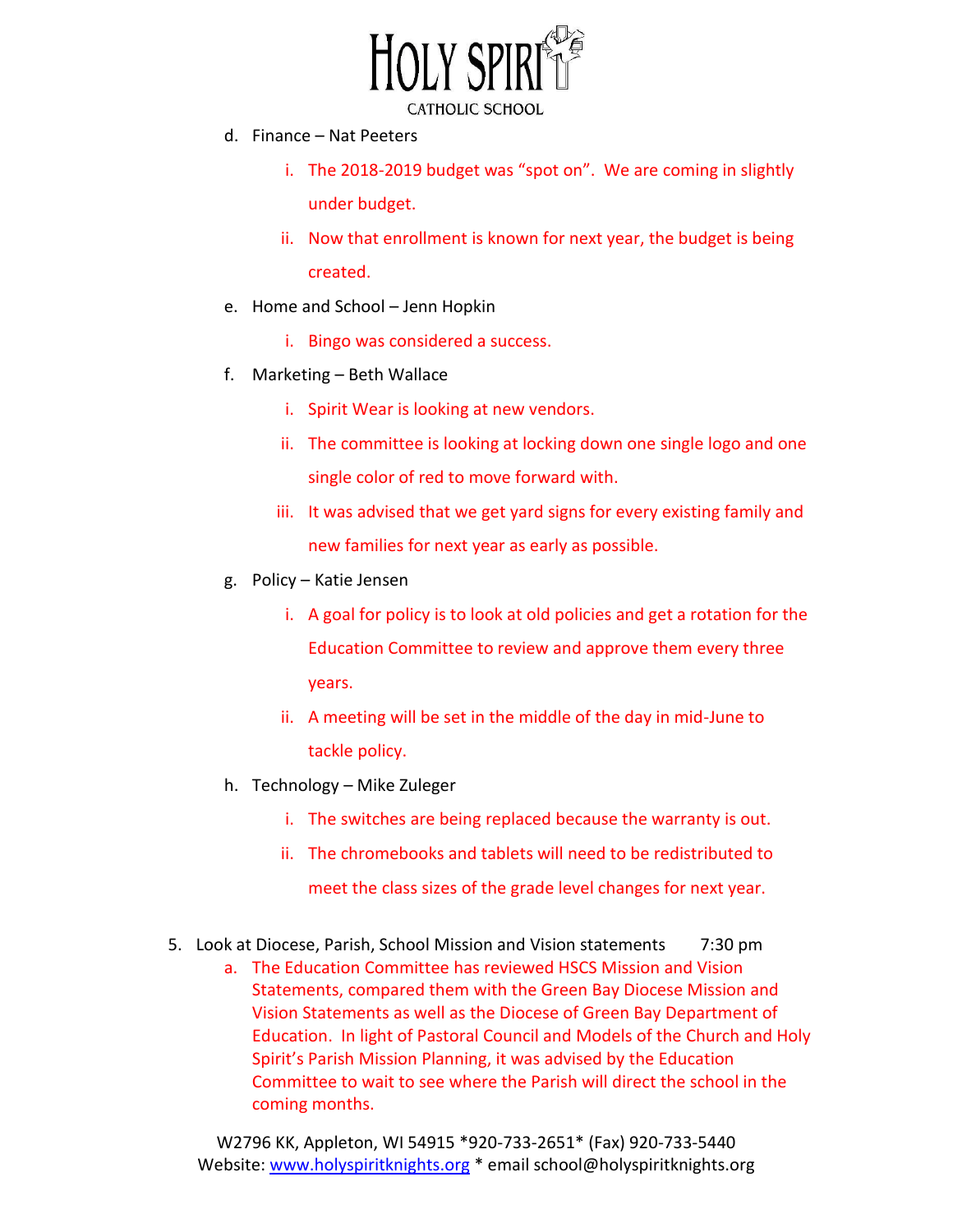

- 6. Discuss 2019-20 Education Committee new members 7:45 pm
	- a. A list of possible candidates for new Committee Members were given to Mike Zuleger.
- 7. Other items… 7:55 pm

- a. Unified Journeys is a student exchange program in which Guatemalan students would come to Holy Spirit for an 8 week period. Mike Zuleger asked for advisement and support from the Education Committee Meeting. The Education Committee recommended we go for it and will support the program.
- 8. The next Education Committee Meeting is Tuesday, May  $21^{st}$  at 6:30 p.m.

*The Education Committee has set a goal for the 2018-2019 school year: to increase K-8th grade enrollment from 169 in 2018-19 to 180 students for the 2019-20, while retaining 90% of 2018-19 families.* 

**Additional Information:** We will have copies of this agenda for all attendees, please

print any other supporting documents if you would like them during the meeting.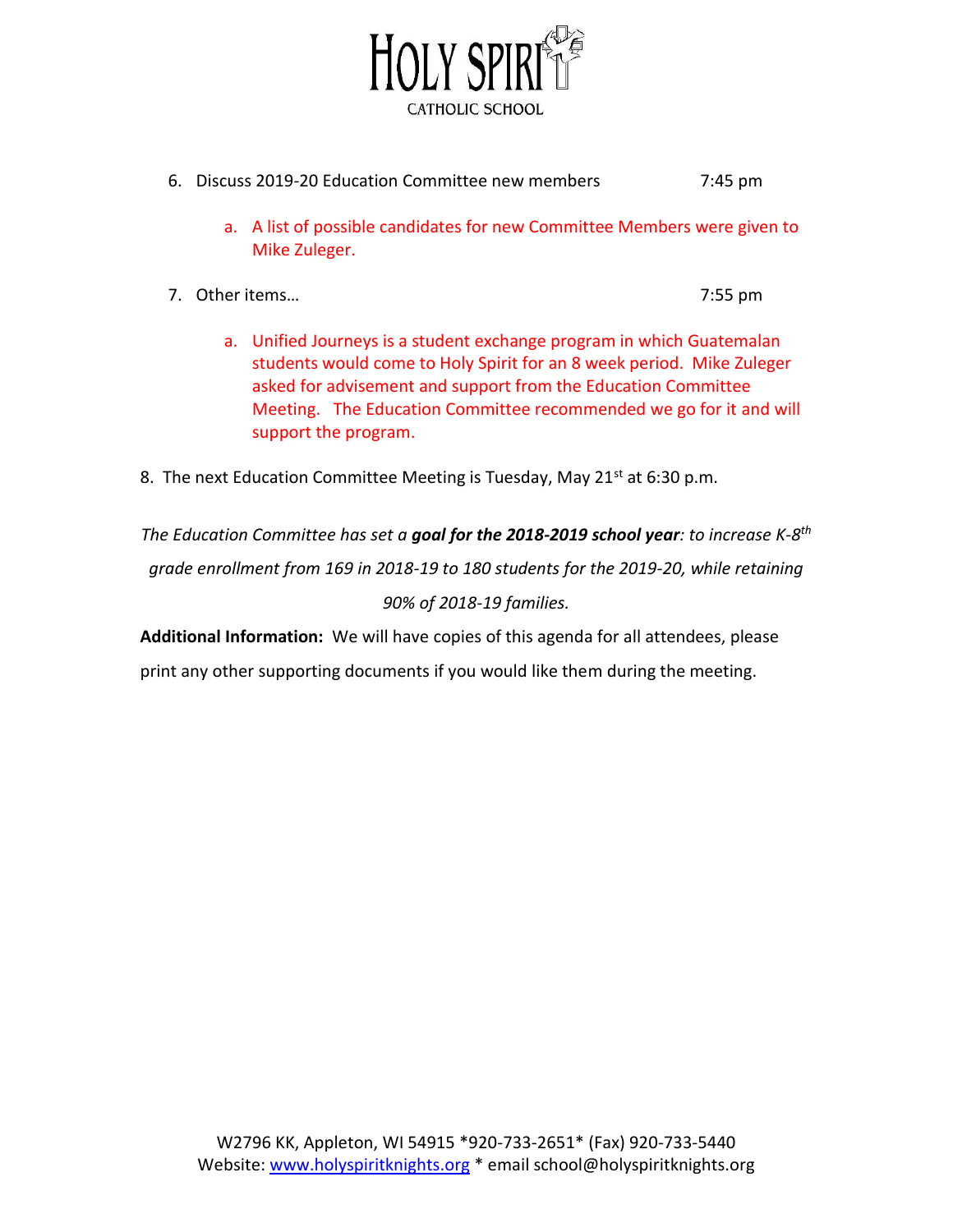

CATHOLIC SCHOOL

*The mission of Holy Spirit Catholic School is to serve God by providing a challenging academic education within the Catholic tradition.* 

# **Principal's Report**

April 16, 2019

## **1. A.J. Klein Visits Holy Spirit Catholic School**

- a. Recently A.J. Klein, linebacker for the New Orleans Saints and Holy Spirit/Holy Angels class of 2005, came back to speak to the students about his experience at Holy Spirit/Holy Angels. He talked about how the school helped foster his relationship with Jesus Christ and with hard work, dedication, and God's will, you can become anything you want to be. He also did a Q & A with the students. Thank you A.J. for sharing your inspirational story with the students at Holy Spirit!
- b. A.J. Klein was also nice enough to sit down with me to do a one-on-one interview. We are working in Marketing team to figure out a time and how we are going to use this to help market our school.

## **2. Lenten Activities for Holy Spirit**

a. We have many activities planned for Lent including, but not limited to: Holy Thursday all school retreat morning, 2<sup>nd</sup> grade Last Supper Play, and ending with the  $4<sup>th</sup>/5<sup>th</sup>$  grade Living Stations of the Cross.

## **3. Parish Mission Planning**

- a. We are excited to be undergoing a planning process called *Parish Mission Planning*. This planning process is designed to align and mobilize our church, parish, and ministry efforts with the diocesan vision, mission, cultural values and goals. It embodies the diocesan vision and mission shared by Bishop Ricken in 2016, as well as his ongoing formation initiatives of *Disciples on the Way*. **It is being rolled out in all parishes within the Diocese of Green Bay** to inspire fundamental cultural change at the parish level. It is oriented toward impacting communities in which parishes reside which shifts parish planning from inward to outward-focused.
- b. Parish members from various committees and representatives are part of this team. The first part of this planning process is completing a survey. Surveys were sent out to various parish/school committees leaders and employees to gather data for the team to assess what we are doing well and what we can improve upon.

## **4. Trauma Sensitive Schools (TSS) training**

a. Based on the requirements from the DOJ, and with the school safety grant that we received, school staff needs to complete at least three hours of training. Part of this training was held on 4/5 during our afternoon PD time and the rest of it will be 4/23. If teachers/staff cannot make it to one of these dates, they are giving the link to watch the videos. A sign in sheet is required with staff signatures to verify they watched the trainings. All teachers and full time school staff members are required to receive this training.

## **5. Culver's Night on March 18**

a. The Athletic Committee decided to give the proceeds from the March 18 Holy Spirit Culver's Night back to the teachers. With this money we purchased Brain Pop and Brain Pop Jr (K-grade 3). This website program has hundreds of standards-aligned animated movies or clips, quizzes, games, high interest readings, and activities that span from Science, Social Studies, English, Math, Engineering & Technology, Health, and Arts & Music. This will help enhance the teacher's instruction by presenting materials in a variety of ways to help increase comprehension and engagement.